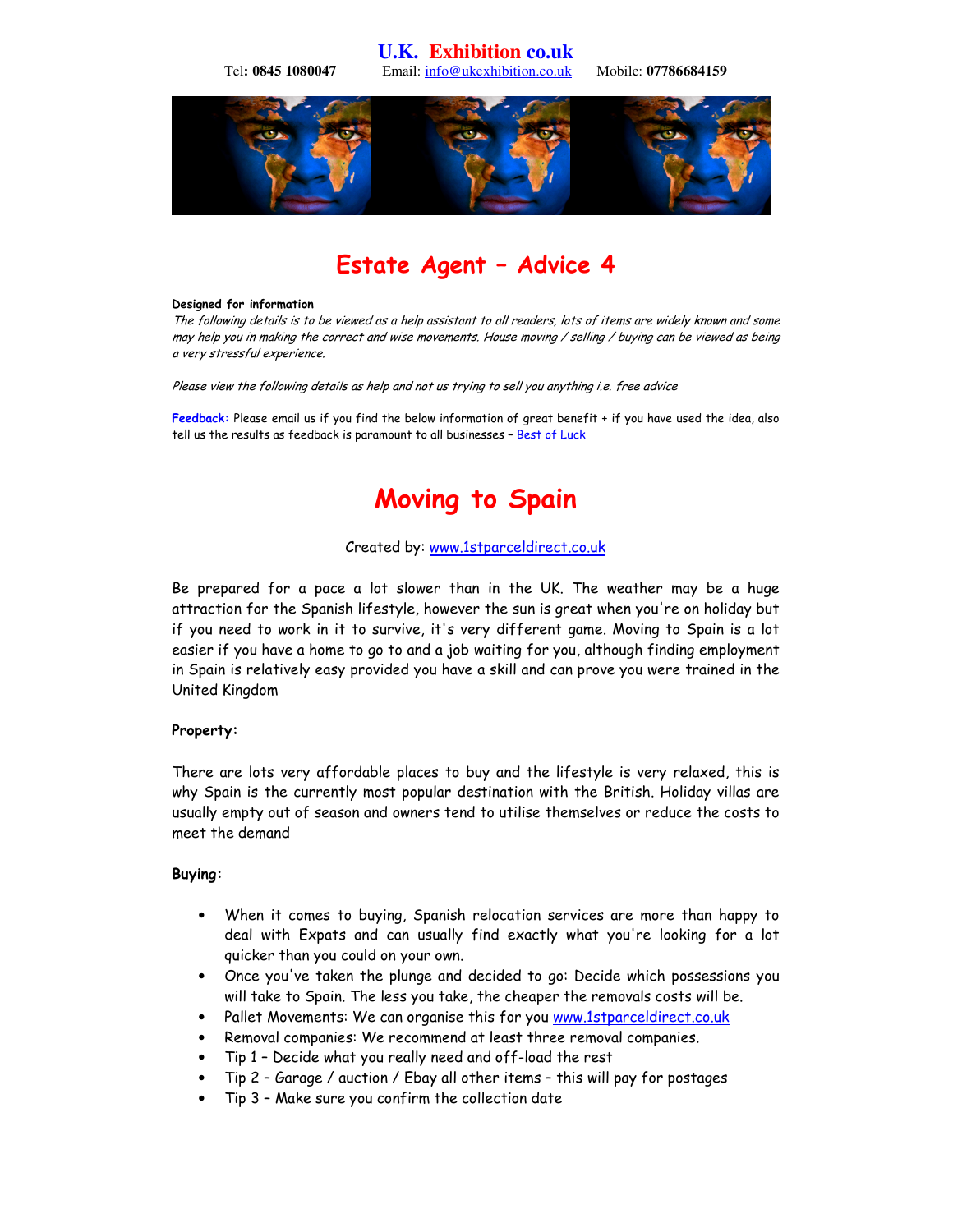- Tip 4 Make sure you confirm delivery dates
- Tip 4 Make sure everything is boxed and wrapped safely and clearly labelled.

## Obvious advice:

- Make sure you have some cash for your journey and arrival in Spain.
- Notify the DVLA, banks, building societies
- Open a Spanish Bank Account before moving as this will avoid high UK banking charges
- Transfer enough funds to last you at least 6 months
- Passports, travel tickets, car and insurance and your Spanish NIE to hand

## Try it before you buy it:

Go on holiday every year to places like Spain or France or even to the Caribbean and only wish you could move lock-stock-and-smoking-barrel-full-time?

Currently that's what 1,000's of Brits are doing each year with Australia being the number one destination, there packing their old lives up in the UK and moving on to new pastures usually in and around Europe but lots are adventuring further a field. Europe is popular as it is only a short cheap flight journey from the UK.

Tip: If you have the time and the money, go to your ideal location for a longer period that a usual holiday time i.e. longer the 2 weeks, avoid the hotel, live where you want to live in the long term, try the supermarkets, talk to like minded people who have actually done it

Top tip: Think with your wallet and it will take care of your brain

Top tip: If you can't afford it do not do it!

Top tip: If buying from a fellow Brit, why are they selling?

### Renting once you have bought it?

Go on holiday and rent a property what do you expect?

Well the first thing is first opinion when you walk through the door, is it tidy, does it have un-wanted pets, does all appliances work, is it under 5 years old?

Yes you buy a property to make money on rentals, however; the majority of rentals under 5 years old rent them selves however; if you have a 20 year mortgage where is the rental coming from in the next 15 years  $-$  Tip: If you are obtaining a mortgage to pay for the property and then wanting 20 years rental to help you pay for the mortgage payments - Then do not buy as this is the biggest problem when buying a property where it is in the UK or on the moon!

### Look and ask for help:

You will find lots of like minded people who jumped 5 years ago - ask for their advice. They will know of places which may be for sale or available to rent, they will also know of any good areas to find a house within your price range.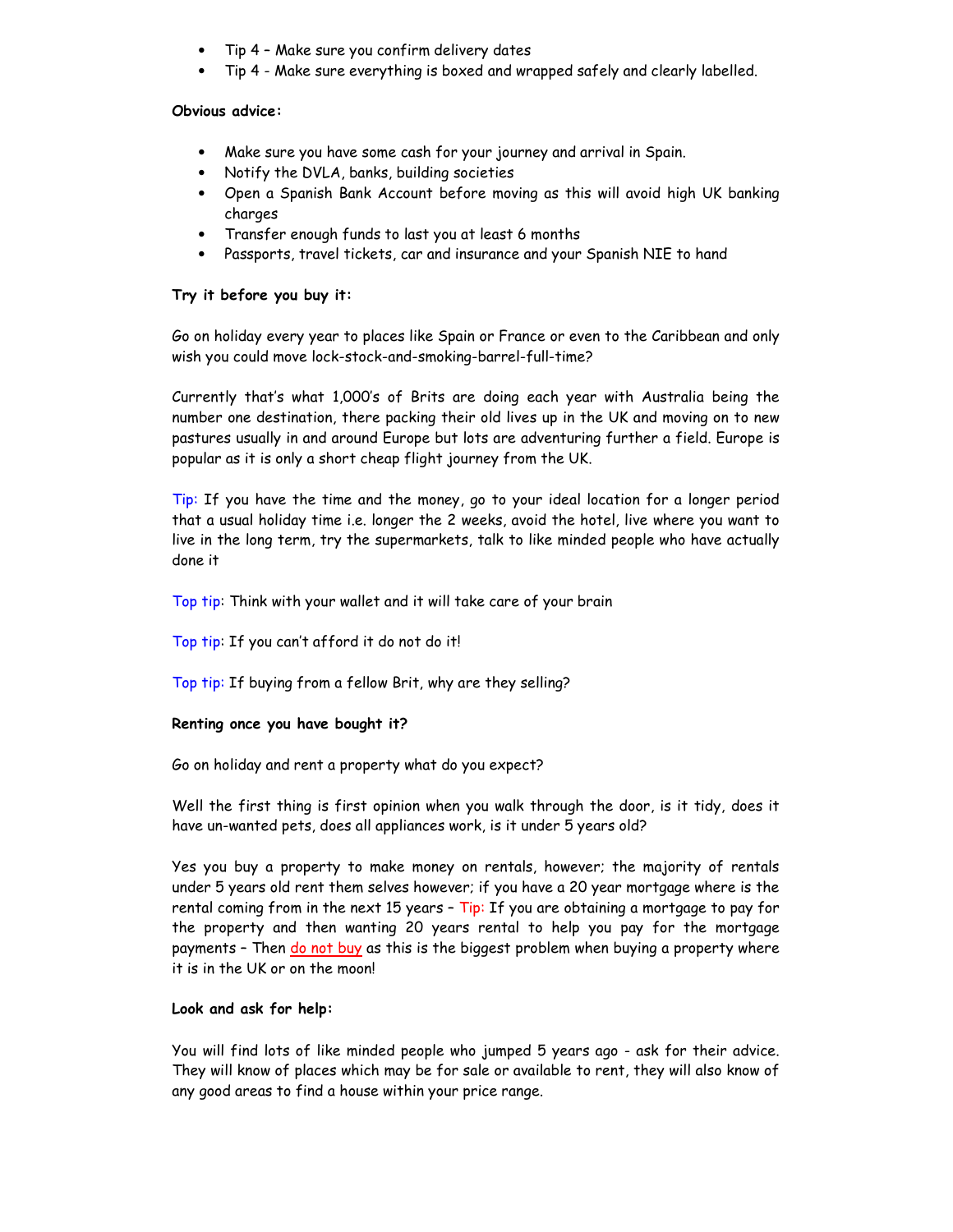## Easy Destination:

I would say Spain is the place most British go to judging on the amount of pallets that we ship to that country via www.1stparceldirect.co.uk the main reason is it has sun throughout the year compared to the odd unpredictable summer we experience in Britain. As well as the weather Spain has a lower cost of living so your money would go further in property, food, clothing and entertainment etc. If you do want to move to Spain or any other country in Europe your best bet is to go there on holiday and don't just limit you to the coastal areas but move inland and relax then go and have a look around different towns and villages.

## What to take:

If you do decide to move to anywhere in Europe of course you will need help moving all your belongings from your home in the UK to your new home in the sun whether its Spain, France, Portugal, Italy or Germany. You may even decide to just take your clothes, your special items and other important items you want to have with you. Furniture, pots and pans etc. may not be necessary but some people want to start a fresh and also find it cheaper to buy all new furniture when they're settled in their new home as shipping all your furniture and other belongings to your new life can be expensive.

# What to leave behind:

If you have a never ending wallet then take every thing however; the best plan of attack is to go by this rule "Do you really need that item" basically the more items that you take with you the more it will cost to ship – can it be purchased cheaper in the country your going to? Could you sell the item in the UK to finance the furniture in the country of your choice? Personal items are number one priorities however avoid glass, china. Porcelain and antiques as they are non-coverable for damage with the majority of logistic carriers! – If you are sending these types of items then use strong Industrial bubble wrap as this is the best form of packaging for fragile goods.

## Logistics and Paperwork:

Make sure you have filled in all the correct paperwork so your containers / pallets can be shipped from the UK to your chosen destination. International shipping companies can help make the move less stressful, taking on board all your worries. They may also offer a direct van movement i.e. door-to-door service, which they drive and you fly. The removal and shipping company will take the stress away from your move from the UK to Europe so why not spend that bit of money to make your move less stressful and more relaxing.

## Australia, Canada, New Zealand and the good old USA

These are very popular destinations as they are natural English speaking countries, no obstacle here then, however visas and green cards could create a major stumbling block – These websites can offer you lots of food for thought information:

- Australia = http://www.migrationexpert.com/australia/visa
- Canada = http://www.migrationexpert.com/canada/visa/visa\_canada.asp
- New Zealand = http://newzealand.embassyhomepage.com/
- USA= http://www.migrationexpert.com/us/visa/visa-us.asp
- New Zealand = http://newzealand.embassyhomepage.com/